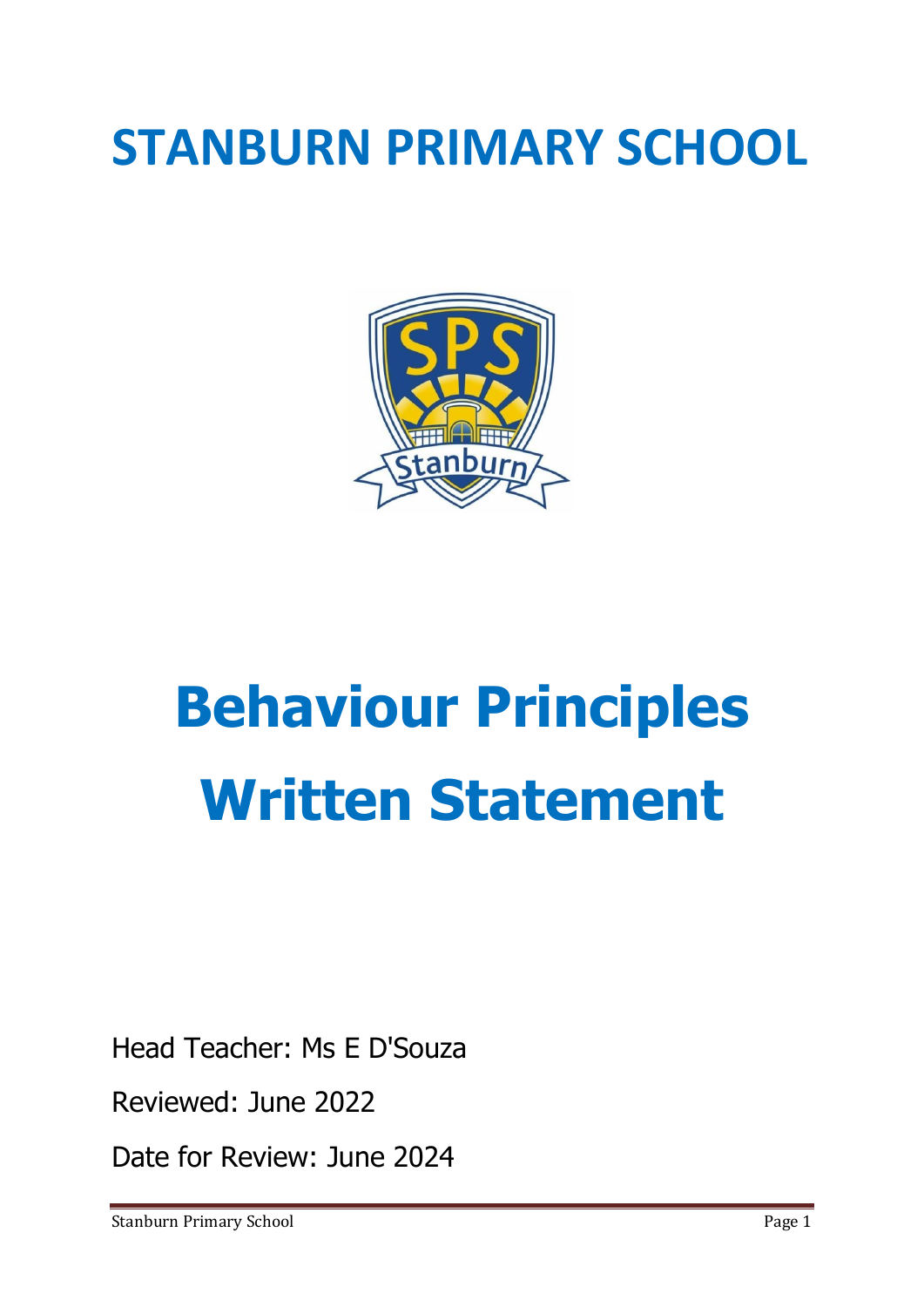### **Approval of the Governing Body**

This document is a statement of the aims, principles and strategies for:

Behaviour Principles Written Statement

### **Stanburn Primary School**

**Signatures**

**Headteacher: Ms E D'Souza**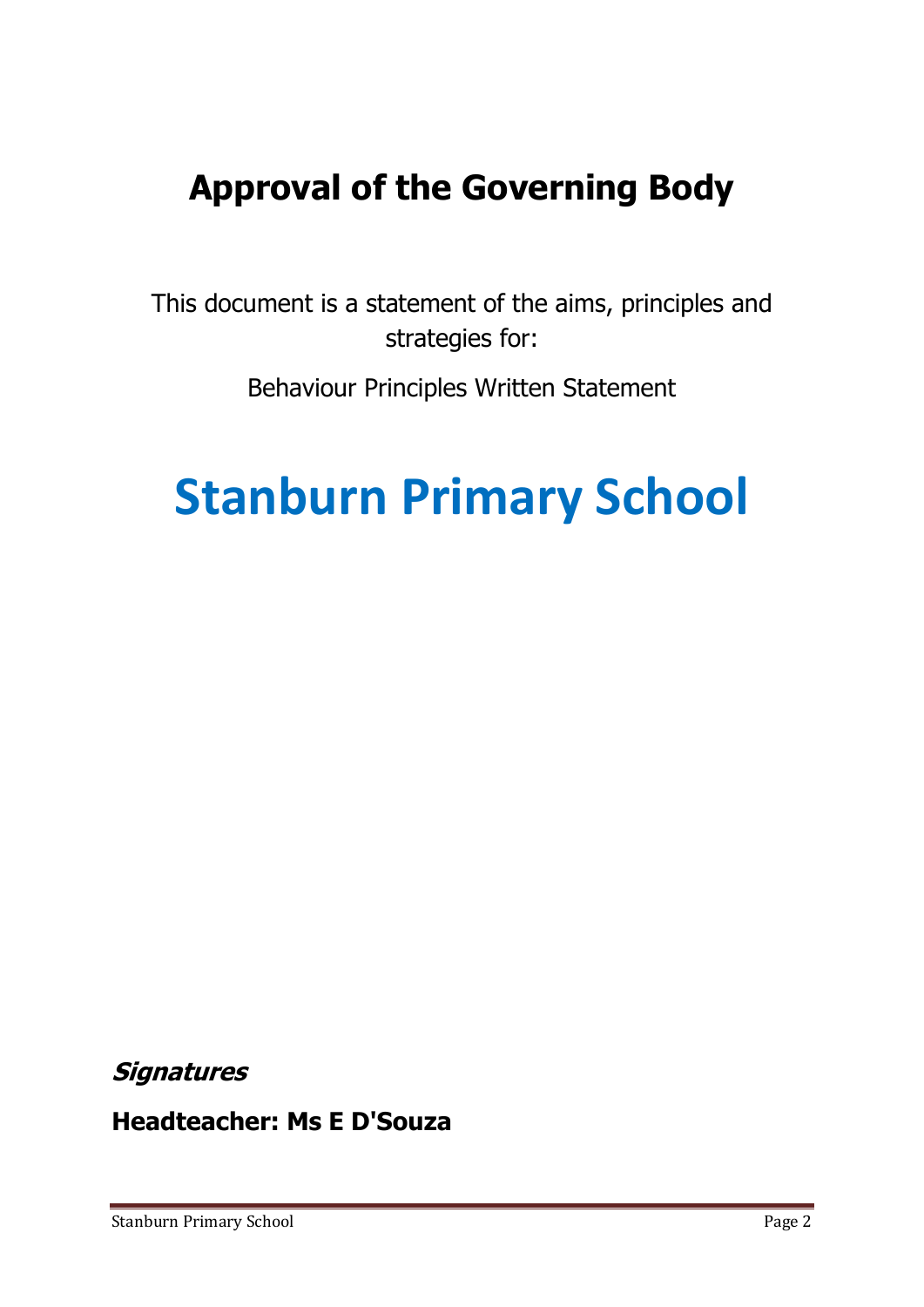### **Chair of Governors: Liza Martin and Minal Patel**

#### **Rationale and Purpose**

This Statement has been drawn up in accordance with the Education and Inspections Act, 2006, and DfE guidance (The school behaviour policy: the role of the governing body).

The purpose of the Statement is to provide guidance for the Headteacher in drawing up the school's Behaviour Policy so that it reflects the shared aspirations and beliefs of Governors, staff and parents for the pupils in the school as well as taking full account of law and guidance on behaviour matters. It is intended to help all school staff to be aware of and understand the extent of their powers in respect of discipline and sanctions and how to use them.

This is a statement of principles, not practice: it is the responsibility of the Headteacher at Stanburn Primary School to draw up the school's behaviour policy, though she must take account of these principles when formulating this. The Headteacher is also asked to take account of the guidance in DfE publication Behaviour and Discipline in Schools: a guide for Headteachers and school staff (updated May 2022).

The Behaviour Policy is available on the school's website.

#### **Priniples**

- 1. The Governors of Stanburn Primary School strongly believe that high standards of behaviour lie at the heart of a successful school.
- 2. We believe that good behaviour is essential to allow all our students to achieve their full potential. Good behaviour promotes effective learning; effective teaching and learning promote good behaviour. No student should be allowed to behave in a manner which adversely affects the learning opportunities of others.
- 3. We view as essential a system of rewards for good or improving behaviour and sanctions where standards fall below an expected level. These rewards and sanctions must be applied consistently and fairly.
- 4. All pupils and staff have the right to feel safe at all times in school. There should be mutual respect between staff and pupils and between pupils. All visitors to the school should feel safe and free from the effects of poor behaviour at all times and in all parts of the school. Every pupil understands they have the right to feel safe, valued and respected.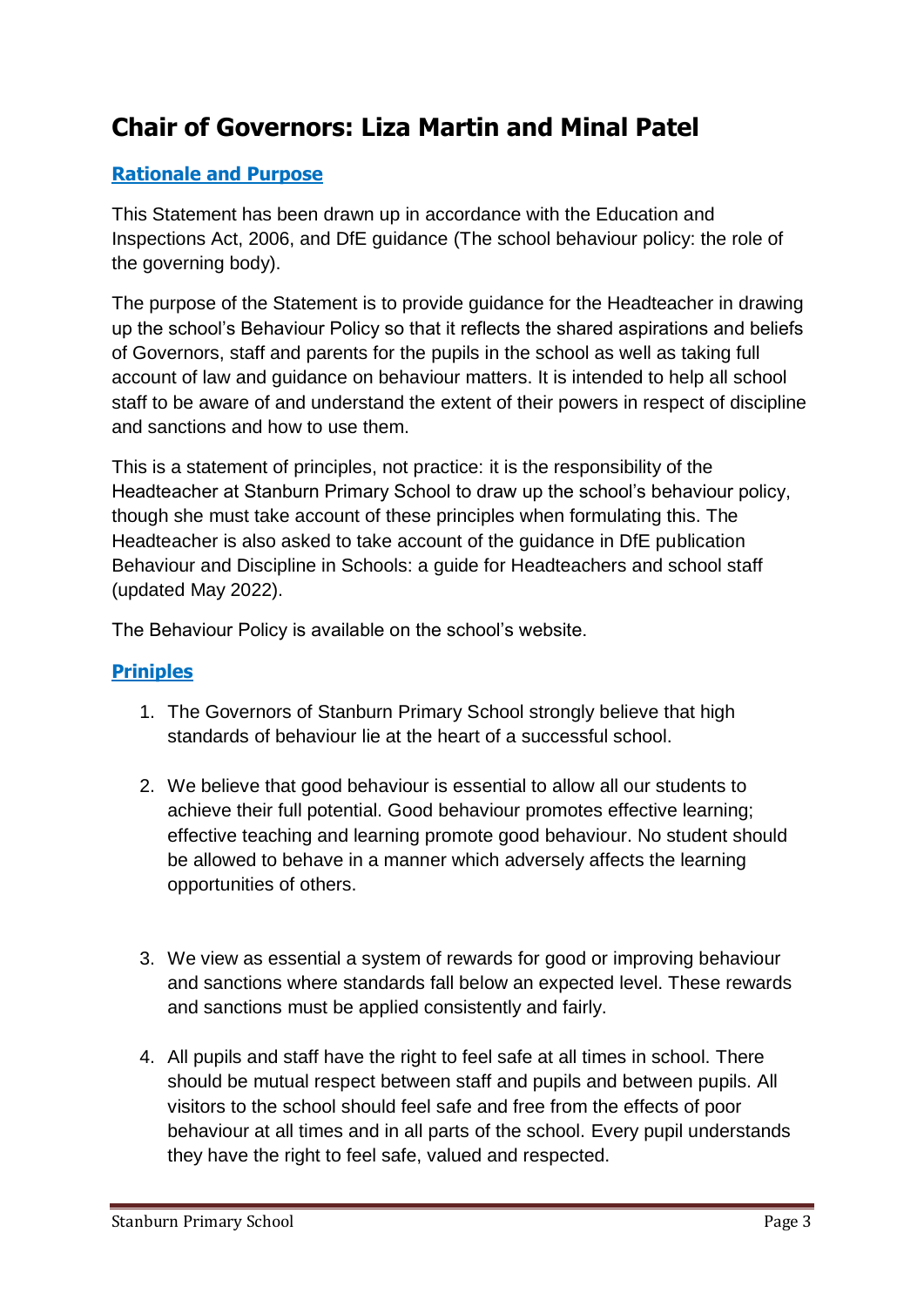- 5. Stanburn Primary is an inclusive school. We believe in a culture of inclusion, equal opportunities and respect for all members of our community and in the importance of self-discipline and self-esteem.
- 6. Discrimination in any form should not be tolerated. All members of the school community should be free from discrimination of any sort (as laid down in the Equality Act, 2010). The school has a clear and comprehensive Anti-bullying Policy (included in the Behaviour Policy) that is known and understood by all, consistently applied and monitored for its effectiveness. Measures to protect pupils from bullying and discrimination as a result of gender, race, ability, sexual orientation or background is clearly set out and regularly monitored by the Headteacher for their effective implementation.
- 7. The school's legal duties under the Equality Act, 2010 in respect of safeguarding, pupils with Special Educational Needs and/or Disabilities, and all vulnerable pupils, is set out in the Behaviour Policy and made known to all staff. We recognise that students with unusual emotional or behavioural needs should receive support to achieve the expected standard of behaviour.
- 8. Parents/carers should be encouraged and helped to support their children's education, just as the pupils are helped to understand their responsibilities during their time at school, in the local community and in preparation for their life after school. The responsibilities of pupils, parents/carers and school staff with respect to pupil's behaviour are outlined in the Home School Agreement which pupils and parents/carers are asked to sign when a pupil joins Stanburn Primary School.
- 9. The School Rules are clearly stated in the Behaviour Policy. These should set out expected standards of behaviour, should be displayed in all classrooms and other, relevant parts of the school and shared with and explained to all pupils. The Governors expect the rules to be consistently applied by all staff and regularly monitored for their effectiveness. Staff and volunteers set an excellent example to pupils at all times.
- 10.Sanctions for unacceptable / poor behaviour will be known and understood by all staff and children and consistently applied. The full range of sanctions will be clearly described in the Behaviour Policy so that children, staff and parents can understand how and when they are applied. Sanctions will be monitored for their proper use and effective impact. Exclusions will only be used as a last resort; the Behaviour Policy outlines the processes involved in permanent and fixed-term exclusions. The governing body also emphasises that violence or threatening behaviour will not be tolerated in any circumstances.